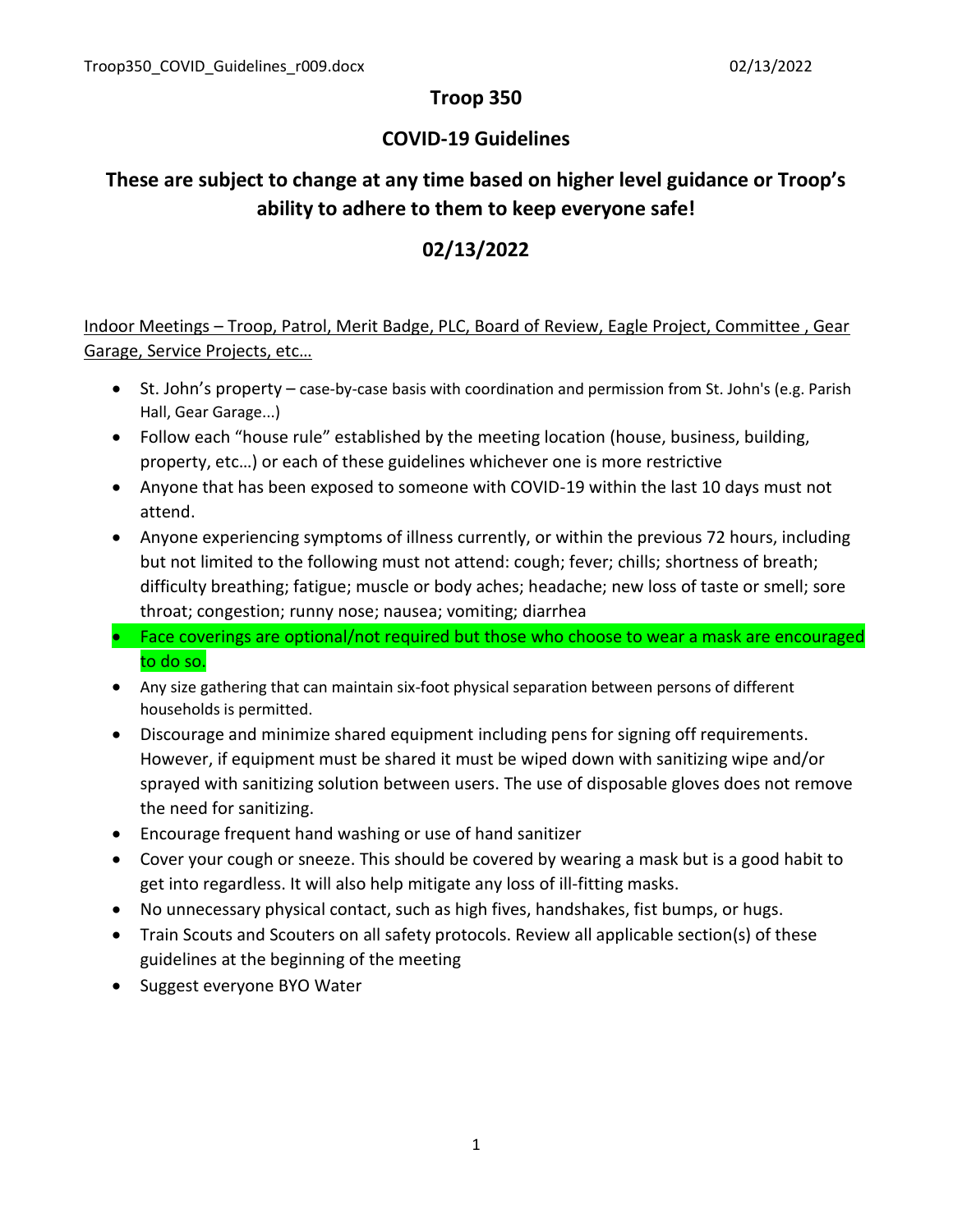## Outdoor Meetings – Troop, Patrol, Merit Badge, PLC, Board of Review, Eagle Project, Committee , Gear Garage, Service Projects, etc…

- Follow each "house rule" established by the meeting location (house, business, building, property, etc…) or each of these guidelines whichever one is more restrictive
- Notify St. John's charter organization representative (COR) or location POC of intent to meet at a specific location on a specific date at a specific time other than regular Monday 1845-2015 and second Thursdays 1800-2000.
- Anyone that has been exposed to someone with COVID-19 within the last 10 days must not attend.
- Anyone experiencing symptoms of illness currently, or within the previous 72 hours, including but not limited to the following must not attend: cough; fever; chills; shortness of breath; difficulty breathing; fatigue; muscle or body aches; headache; new loss of taste or smell; sore throat; congestion; runny nose; nausea; vomiting; diarrhea
- Social distancing of at least 6 feet during all activities without face covering
- Face coverings are optional/not required but those who choose to wear a mask are encouraged to do so.
- Any size gathering that can maintain six-foot physical separation between persons of different households is permitted. If we cannot maintain six-foot distance, then masks required.
- Discourage and minimize shared equipment including pens for signing off requirements. However, if equipment must be shared it must be wiped down with sanitizing wipe and/or sprayed with sanitizing solution between users. The use of disposable gloves does not remove the need for sanitizing.
- No spitting
- Cover your cough or sneeze
- No unnecessary physical contact, such as high fives, handshakes, fist bumps, or hugs.
- Train Scouts and Scouters on all safety protocols. Review all applicable section(s) of these guidelines at the beginning of the meeting
- Encourage PLC to plan meetings that can be easily monitored to maintain social distancing of 6' or more such as physical fitness activities (fitness tests), fireman chit training, totin chip training, knot tying skills, tent setup, inspection and takedown, camp stove lighting.
- Suggest everyone BYO Water and BYO Chair
- Provide mic and speaker or bullhorn for communicating instructions to large and separated groups
- Set up an ASM location to sign off on handbooks
- May use landscape flags to mark areas where patrols can stand and social distance.
- Scouts, Scouters, and adults if anyone does not follow the rules then they must go home! Make this clear in the emails that are sent out ahead of time.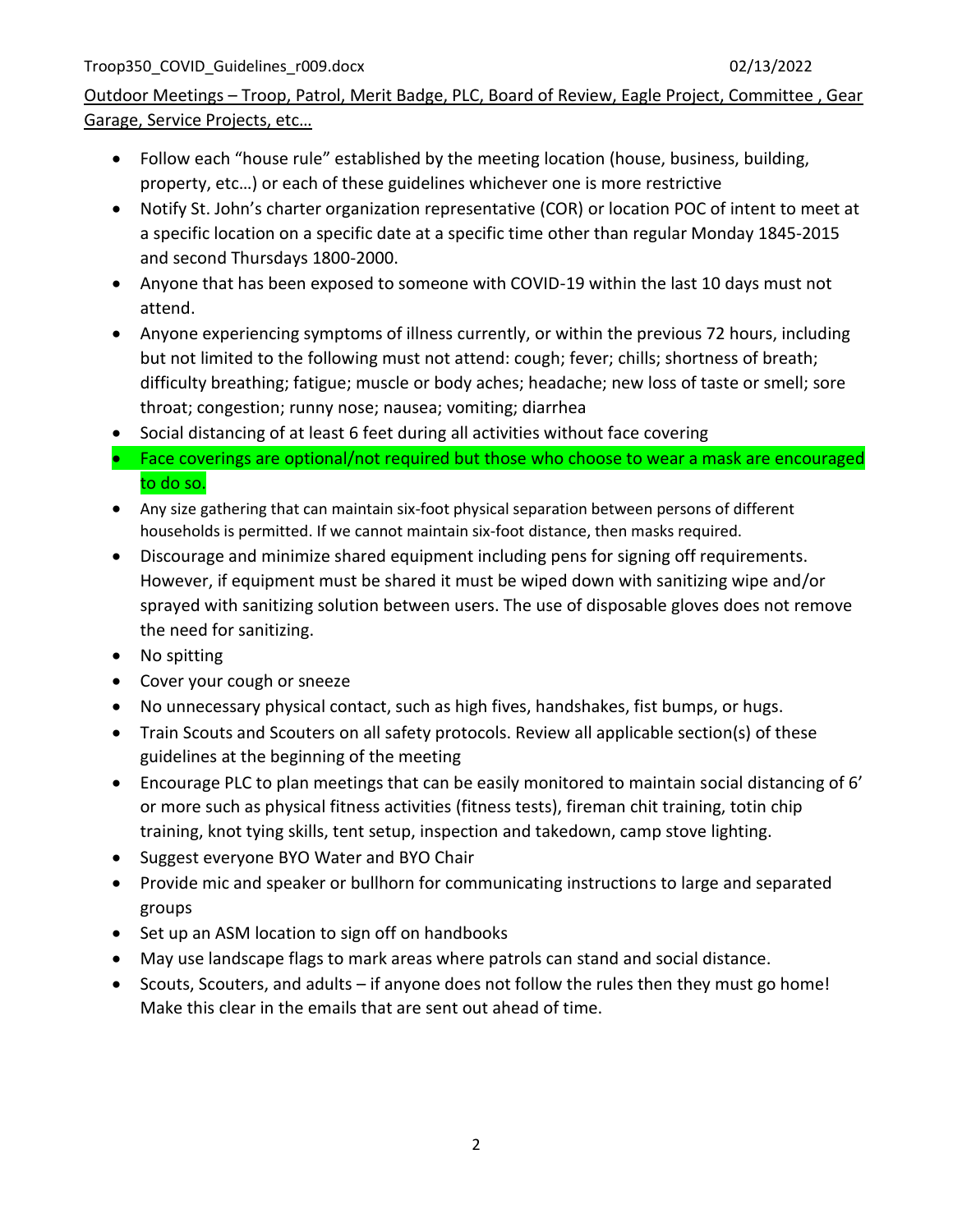#### Troop350\_COVID\_Guidelines\_r009.docx 02/13/2022

### **Campouts**

- Follow each "house rule" established by the meeting location (house, business, building, property, etc…) or each of these guidelines whichever one is more restrictive
- Indoor activities that occur during a campout will follow "Indoor Meetings" guidelines.
- Scouts may share a tent as long as the guardians of all scouts involved have given their consent, and as long as BSA tenting guidelines are followed (e.g. all scouts within a given tent must be within 24 months of age).
- Anyone that has been exposed to someone with COVID-19 within the last 10 days must not attend.
- Anyone experiencing symptoms of illness currently, or within the previous 72 hours, including but not limited to the following must not attend: cough; fever; chills; shortness of breath; difficulty breathing; fatigue; muscle or body aches; headache; new loss of taste or smell; sore throat; congestion; runny nose; nausea; vomiting; diarrhea
- Non-touch temperature check by an adult for each person (Scout, Scouter, adult, family member, etc…) before they join the meeting or activity. Temperature must be below 100.4 F.
- Social distancing of at least 6 feet during all activities without face covering
- Face coverings are optional/not required but those who choose to wear a mask are encouraged to do so.
- Any size gathering that can maintain six-foot physical separation between persons of different households is permitted.
- Discourage and minimize shared equipment including pens for signing off requirements. However, if equipment must be shared it must be wiped down with sanitizing wipe and/or sprayed with sanitizing solution between users. The use of disposable gloves does not remove the need for sanitizing.
- No spitting
- Cover your cough or sneeze
- No unnecessary physical contact, such as high fives, handshakes, fist bumps, or hugs.
- Train Scouts and Scouters on all safety protocols. Review all applicable section(s) of these guidelines at the beginning of the meeting
- Provide mic and speaker or bullhorn for communicating instructions to large and separated groups
- Scouts may travel to and from campouts with other scouts as long as the guardians of all scouts involved have given their consent.
- Cooking / Meal Guidelines:
	- $\circ$  Camp master to assign adult supervision to monitor COVID19 compliance
	- o Before cooking, wash or sanitize hands thoroughly
	- $\circ$  While handling food, wear a mask at all times, cover any coughs or sneezes, use hand sanitizer frequently, avoid face touching, and avoid taste testing
	- o Before eating, wash or sanitize hands thoroughly
	- o When eating or drinking, establish 6 foot social distancing before removing mask